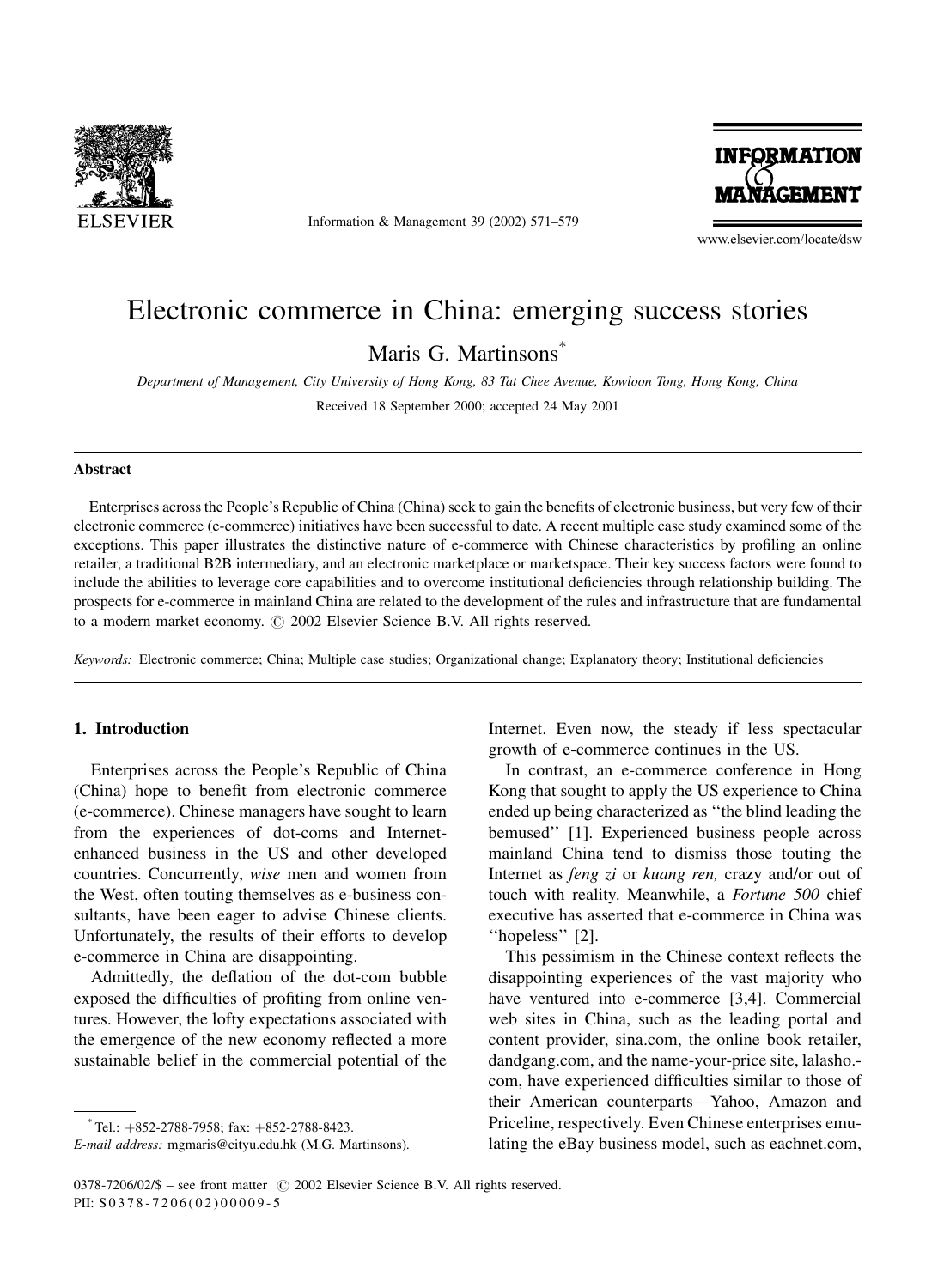| Company     | Nature of business                 | Year<br>established | Headquarters and<br>operational base | Industry<br>position |
|-------------|------------------------------------|---------------------|--------------------------------------|----------------------|
| Mecox Lane  | Retailing                          | 1996                | Shanghai                             | Leader               |
| Li $&$ Fung | Supply chain management            | 1906                | Hong Kong                            | Leader               |
| AAH         | Aluminum extrusion and fabrication | 1992                | Hong Kong and Guangdong province     | Leader               |

Table 1 Profiles of the emerging e-commerce success stories in China

have been forced to branch into offline businesses to augment their sagging revenues. Meanwhile, the convenience of many online initiatives is questionable. For example, passengers wishing to use the online ticketing system of China Eastern Airlines had to live in Shanghai, buy a ticket originating from that city, use a credit/debit card from one particular bank, and then pick up their tickets at the airline's downtown office.

#### 1.1. Research focus, design and method

Amidst this gloom and doom, a few Chinese enterprises are starting to benefit from e-commerce. They have increased their market reach and/or share, improved their productivity and competitiveness, and have attractive rates of return on their e-commerce investment. A study completed in early 2001 examined these enterprises and considered the key factors behind their early success. Consistent with the emerging nature of the phenomenon and our interest in understanding the ''how'' and the ''why'', a multiple case study design was used to study several of the early success stories in order to permit ''replication'' logic [5].

The unit of analysis was the e-commerce initiative at the enterprise level. Each case was treated as an independent experiment in order to confirm or disconfirm the emerging theoretical and conceptual insights. Data were collected using semi-structured interviews, observations, and assorted secondary sources. The primary data source was semi-structured interviews with individual informants. Key informants included managers and employees from the focal organizations and representatives from their major suppliers and customers. The sections that follow report on three of the emerging success stories with e-commerce in China: Mecox Lane, Li & Fung, and Asia Aluminum Holdings (AAH) (Table 1).

### 2. From mail order to online retailing

Mecox Lane was established in 1996 as one of the first mail order businesses in China. Despite taking its corporate name from a street in the Long Island, NY resort town of Southampton, the operations of the company are based in Shanghai—the heart of the Chinese dragon. Mecox Lane achieved steady revenue growth by offering a wide product line and nurturing a market that had no prior experience with catalogue shopping. It has reduced many Chinese consumer doubts about the notoriously shady business of mail order shopping by developing relationships with government agencies including the national postal service. Customers can order, pay for, and pick up their Mecox Lane purchases at the local post office.

Mecox Lane has engendered customer loyalty by assuring product quality and building a strong brand image. It has also overcome the financial challenges posed by a conservative credit granting system and a relatively small credit card population. Its first coup was to obtain a commercial loan from a banking industry that has habitually favored the state enterprises over private firms, and made decisions based on political criteria as much as on financial ones. Secondly, Mecox Lane persuaded the banks to provide facilities that enabled mail order customers to make credit card purchases.

In April 2000, Mecox Lane went online to augment its catalogue sales business. This new marketing and sales channel was able to leverage the company's existing expertise, business processes and payment system. A full-page advertisement on the back page of Mecox Lane's mail order catalogue kick-started its presence on the World Wide Web. Its web site exceeded a million registered hits and US\$ 100,000 in online orders in its first month and revenues have continued to grow steadily over time.